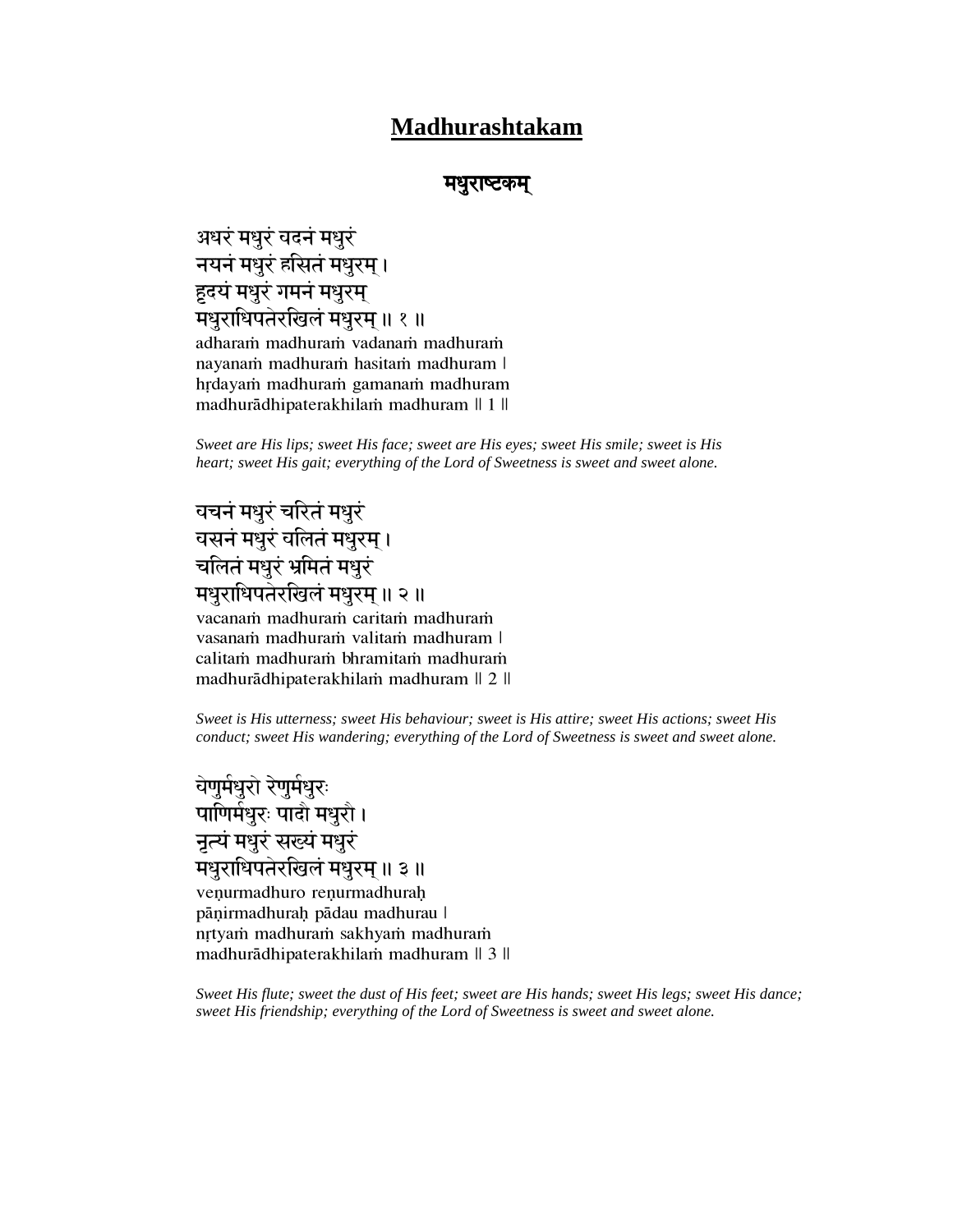```
गीतं मधुरं पीतं मधुरं
भुक्तं मधुरं सुप्तं मधुरम् ।
रूपं मधुरं तिलकं मधुरं
मधुराधिपतेरखिलं मधुरम ॥ ४ ॥
```
gītam madhuram pītam madhuram bhuktam madhuram suptam madhuram | rūpam madhuram tilakam madhuram madhurādhipaterakhilam madhuram || 4 ||

*Sweet His song; sweet His drinking; sweet His taking food; sweet His sleep; sweet is His form; sweet is the mark on His forehead; everything of the Lord of Sweetness is sweet and sweet alone.*

करणं मधुरं तरणं मधुरं हरणं मधुरं स्मरणं मधुरम। यमितं मधुरं शमितं मधुरं मधुराधिपतेरखिलं मधुरम् ॥ ५ ॥

karanam madhuram taranam madhuram haranam madhuram smaranam madhuram | vamitam madhuram śamitam madhuram madhurādhipaterakhilam madhuram || 5 ||

*Sweet is His deed; sweet His swimming; sweet is His robbing; sweet His rememberance; sweet is His emotional utterance; sweet is His peaceful state; everything of the Lord of Sweetness is sweet and sweet alone.*

गुञ्जा मधुरा माला मधुरा यमुना मधुरा वीची मधुरा। सलिलं मधरं कमलं मधरं मधुराधिपतेरखिलं मधुरम् ॥ ६ ॥

guñjā madhurā mālā madhurā vamunā madhurā vīcī madhurā | salilam madhuram kamalam madhuram madhurādhipaterakhilam madhuram || 6 ||

*Sweet are His beads of Gunja; sweet His garland; sweet is the Yamuna; sweet are Her wavelets; sweet is Her water; sweet Her lotus; everything of the Lord of Sweetness is sweet and sweet alone.*